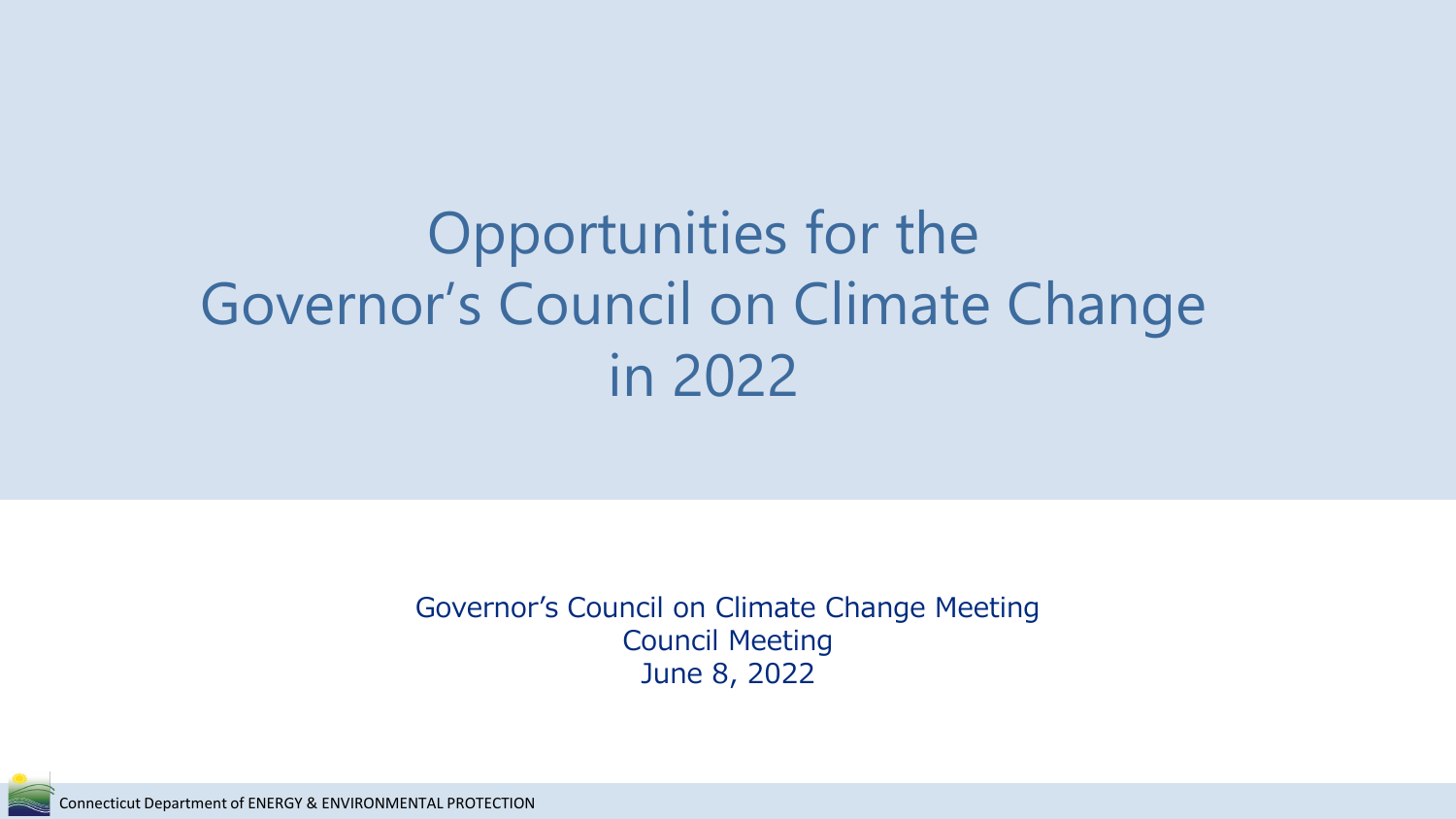#### How to read this presentation

- Slides 4-7 of this presentation were presented at the GC3 Meeting on June 8, 2022. Due to time constraints, the rest of the slides were not presented at that meeting.
- We recommend you view the recording of the presentation of these slides starting at  $\sim$ 17 minutes in [Part 2](https://ctdeep.zoom.us/rec/share/lNGoZXgSpMdhdub2udf1Xc4VNBOmo05-51Axd3NLh-1-M449bIOX8jdFdt2vevUK.PUpQ147dwoQ3Tmgf?startTime=1654702314000) of the GC3 meeting recording and Commissioner Dykes' remarks directly following that presentation to understand the general direction for the GC3 Working Groups for 2022.
- The subsequent slides not presented are text heavy and were prepared as a guide for the working groups.
- DEEP will hold an informational webinar on June 27, 12 pm 1 pm ([REGISTER](https://ctdeep.zoom.us/meeting/register/tZUrcuygqDItGdeEeb7v5zlGfUAePrB21UkM)) to review this presentation and answer questions.

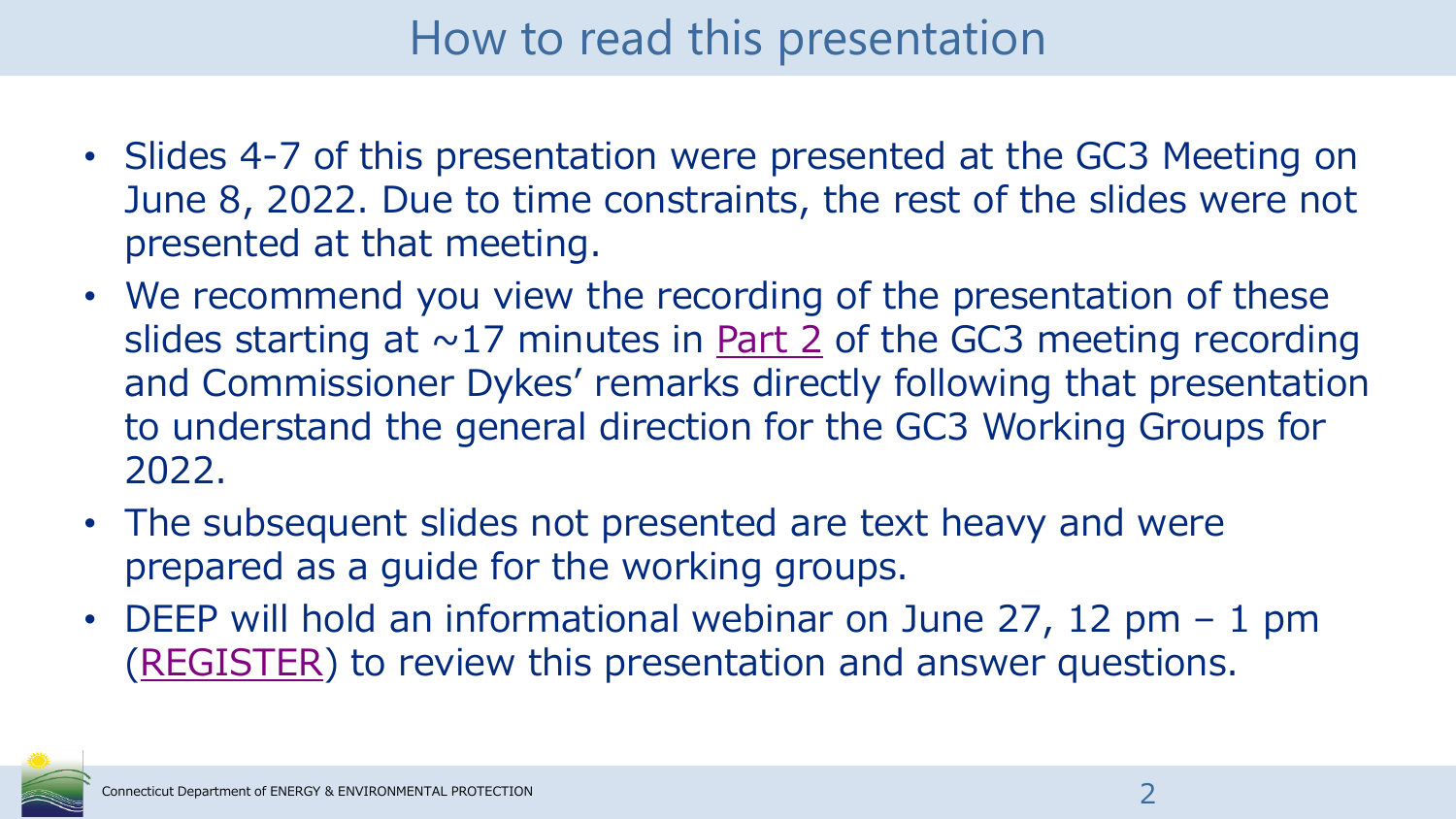## Call for Working Group Members

- Previous GC3 Working Group Members: DEEP will send out a *survey the week of June 22* to all individuals who served on GC3 working groups previously, asking them to confirm if they wish to continue participating in a working group and their first and second choice of working groups.
	- **PLEASE DO NOT EMAIL DEEP WITH YOUR WORKING GROUP REQUEST**. There are 200+ previous GC3 working group members. Using the survey will help us accurately track everyone's request to continue to participate. Please wait for the survey to respond.
- New GC3 Working Group Members: DEEP is looking for new GC3 working group members too! *Who should be on a working group?* Anyone who is interested in and/or engaged with addressing climate change in Connecticut should fill out the working group survey.
	- We would like to increase representation of individuals associated with municipal government and Councils of Governments to participate to support the GC3 charge of aligning state climate strategies with municipal and regional government climate planning.
- Questions? DEEP will hold an informational webinar on **June 27, 12 pm – 1 pm [\(REGISTER\)](https://ctdeep.zoom.us/meeting/register/tZUrcuygqDItGdeEeb7v5zlGfUAePrB21UkM)** to review this presentation and answer questions about the working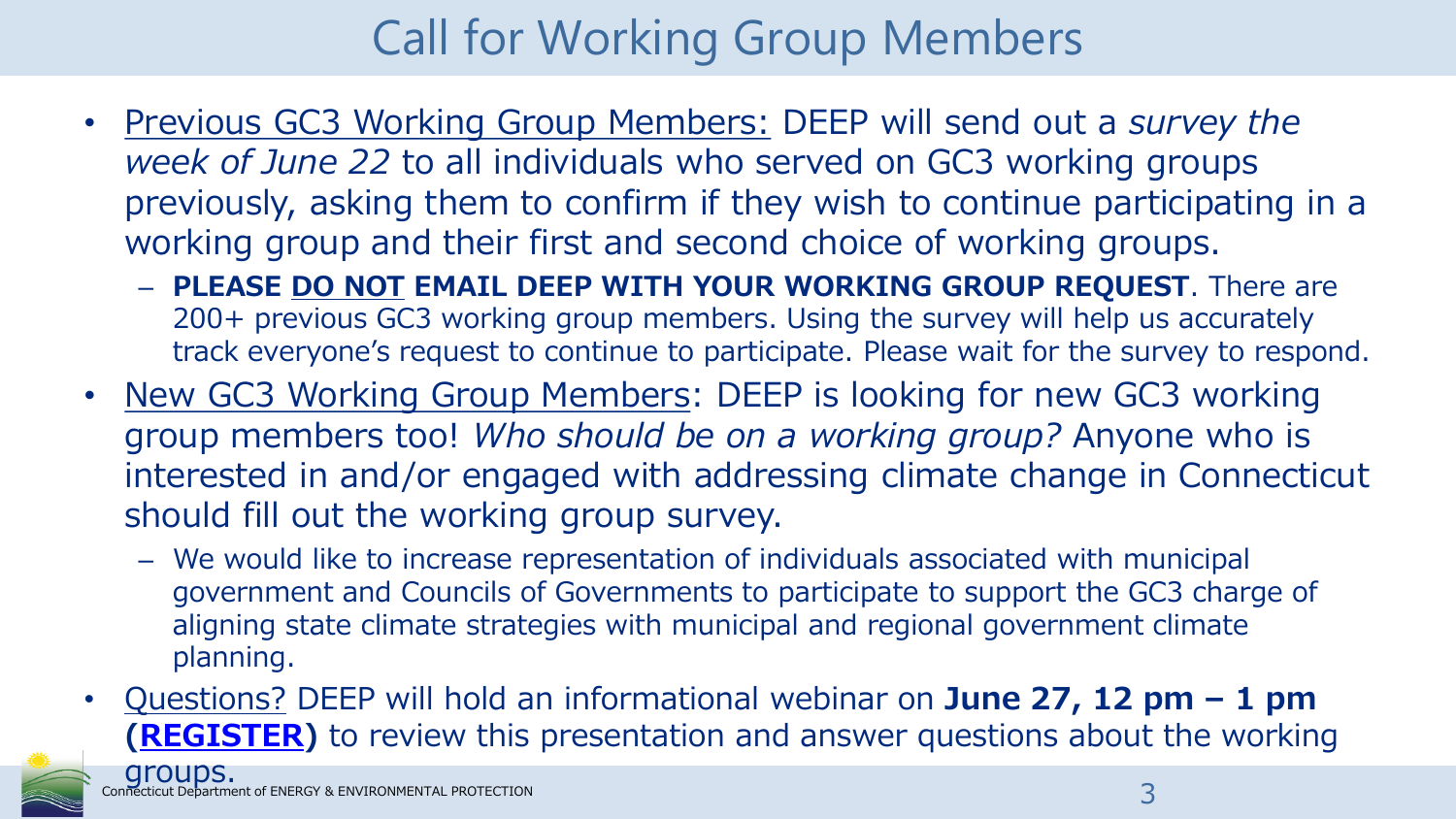## GC3 Charge

- From EO3. Sec.2: *The Governor's Council on Climate Change (Council)* shall have an expanded scope of responsibility, to wit, the *Council shall monitor and report on the state's progress on the implementation of carbon mitigation strategies, as well as on the development and implementation of adaptation strategies to assess and prepare for the impacts of climate change in areas such as infrastructure, agriculture, natural resources and public health.*
- *From EO21-3 Sec.23: Continue Governor's Council on Climate Change. Sections 4 and 5 of EO3, issued September 3. 2019, are amended to provide that the reports required therein shall be submitted by December 31, 2022 and on December 31 of each year thereafter.*

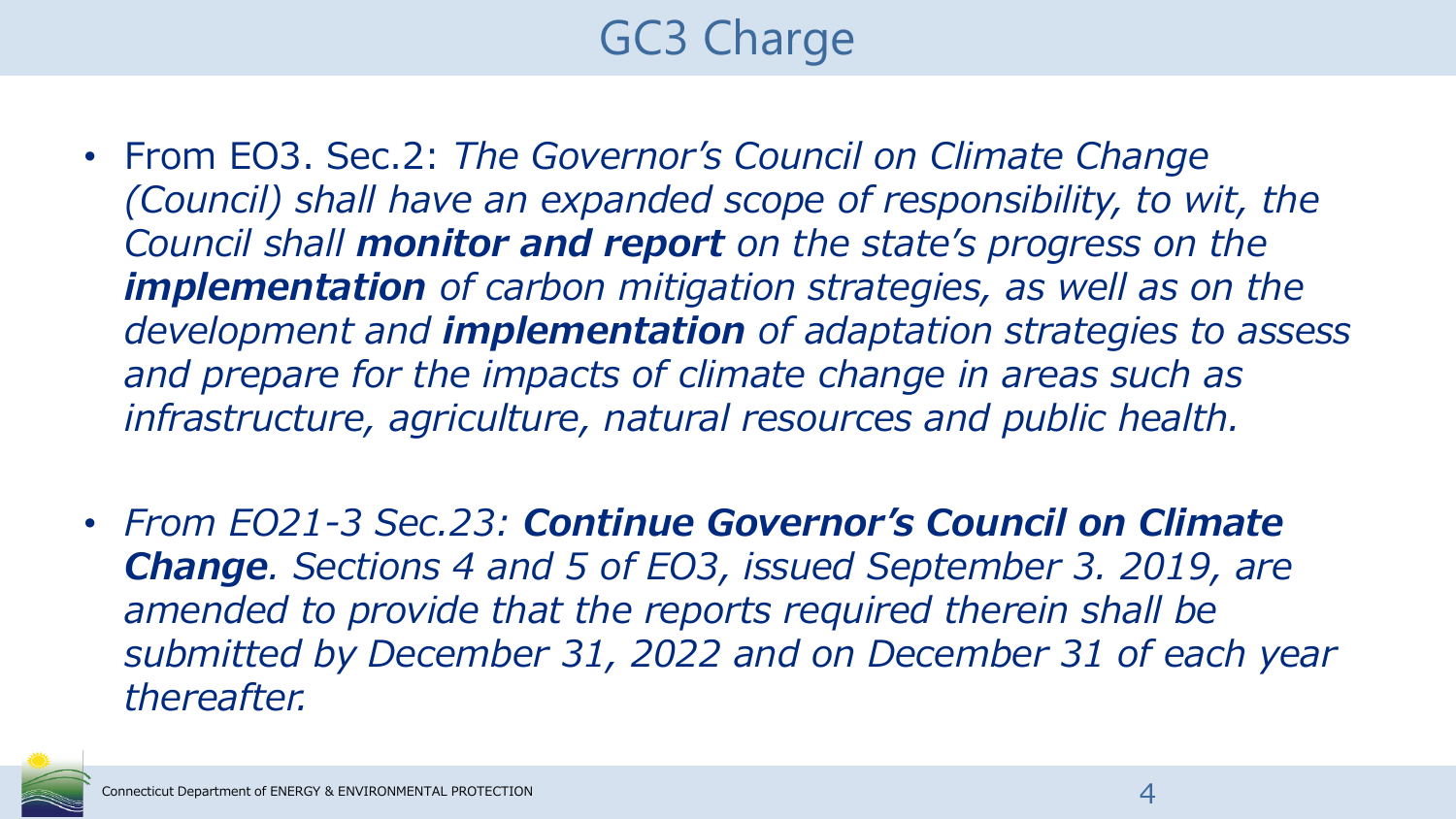#### GC3 2022 Opportunities Summary

- Focus on **engagement and implementation** for all working groups
- 6 Working Groups with reporting responsibility
- Adding cross-cutting themes to each working group charge, building on success of equity lens model used in 2020 process
	- Apply equity lens
	- Alignment with municipal & regional climate mitigation and adaptation efforts
	- Informed by best available science & technology
	- Leveraging new and expanded state and federal climate programs, including the Infrastructure Investment and Jobs Act

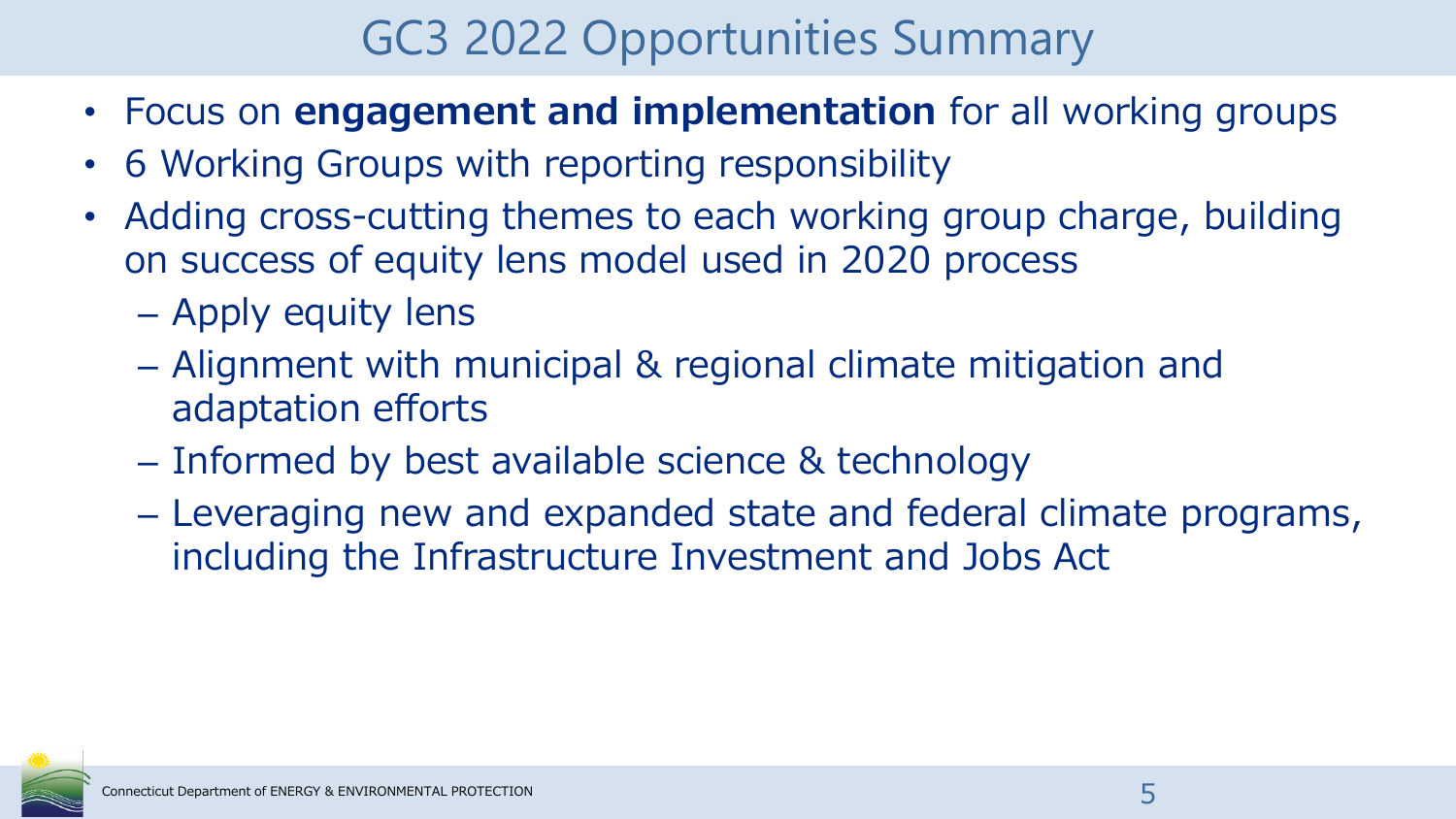#### **GC3 Structure**



#### **Cross-cutting working group themes**

- **Equity & Environmental Justice Lens**
- **Alignment with municipal & regional climate mitigation and adaptation efforts**
- **Informed by best available science and technology**
- **Leveraging new and expanded state and federal climate programs, including the Infrastructure Investment and Jobs Act**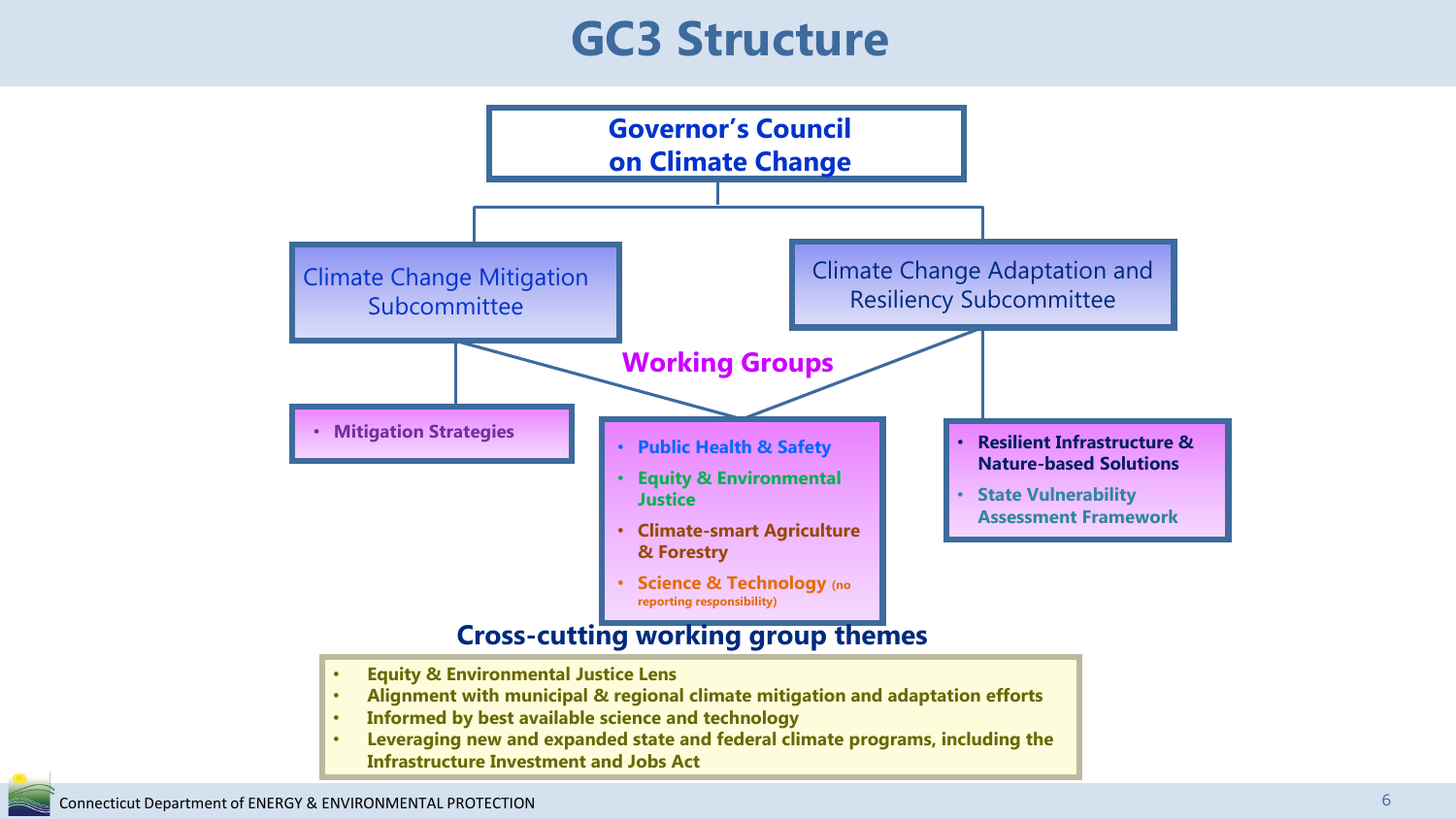#### **GC3 2022 Timeline**

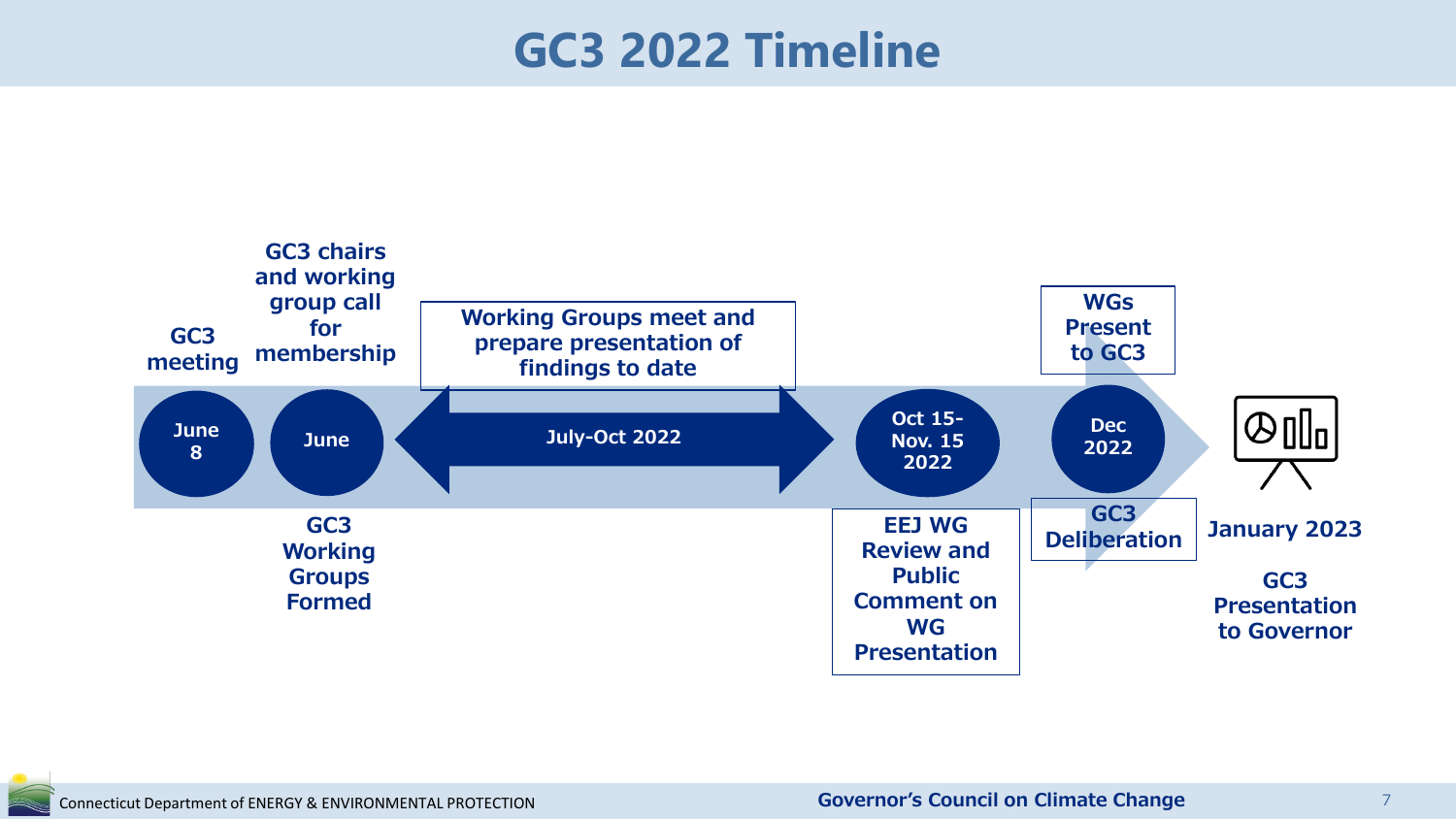#### Infrastructure Investment and Jobs Act (IIJA) Opportunity

- **Whereas the GC3 2020 effort was expansive and largely focused on state efforts, the GC3 2022 process has the opportunity to leverage federal investment.**
- Since the IIJA funding will last 5 years and fund infrastructure that will last for many decades, recommendations to ensure its success in Connecticut are **critical long-term climate actions** for the state, consistent with the Phase 2 approach.
- The IIJA presents an unprecedented opportunity for federal investment in climate mitigation and adaptation and resilience.
- With the state and municipalities preparing for the investments in this space, the GC3 will be leveraged to support this effort.

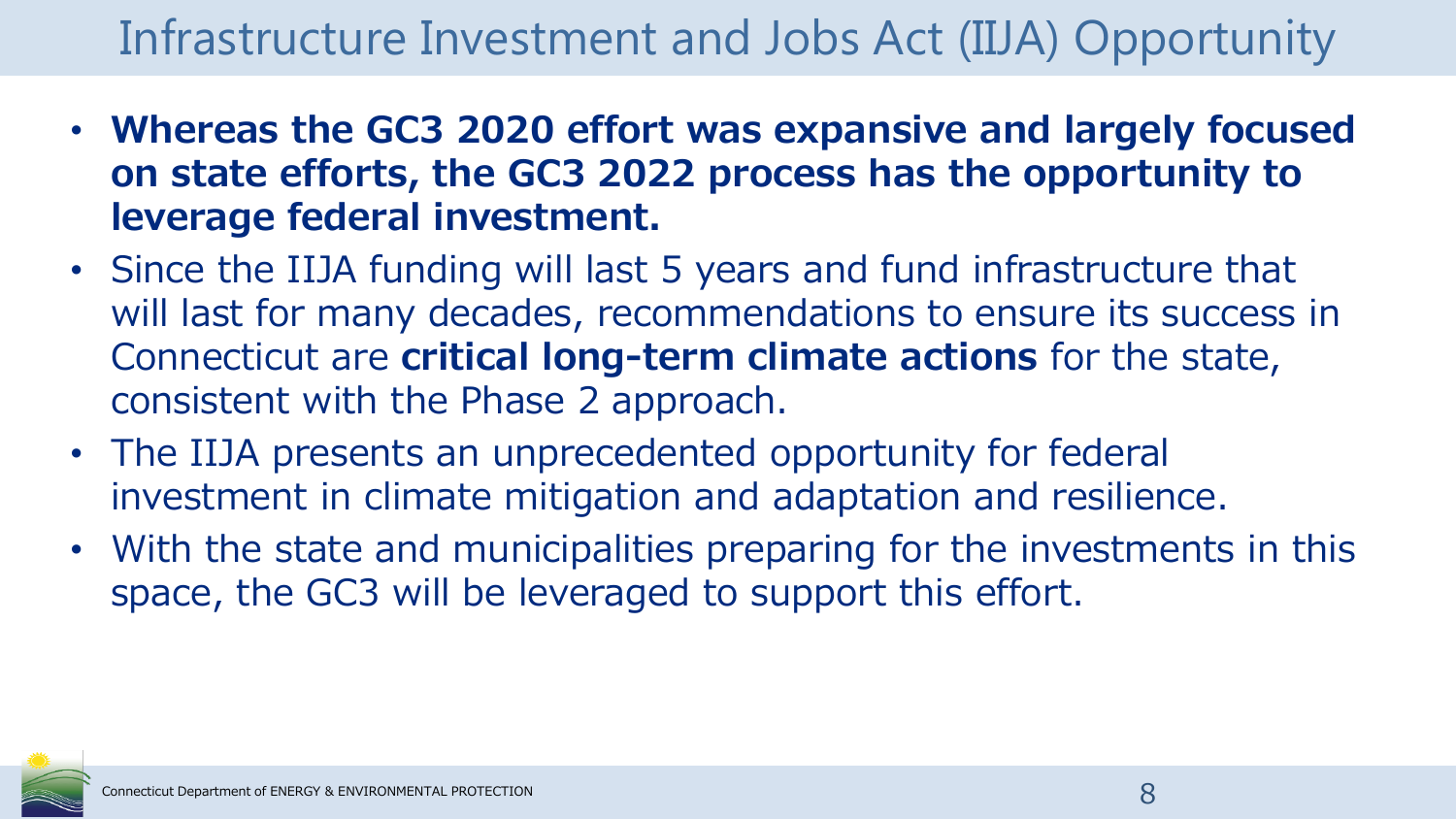## Working Group Chairs and Call for Working Group Members

- GC3 members should indicate their interest to serve on at least one working group and willingness to serve as a cochair.
- The GC3 will issue a call for members for the working groups.
- All previous members of working groups will be invited to serve on a working group, if they wish to do so.
- New members are encouraged to join working groups.
- All working group meetings will continue to have a public notice and be open to the public with opportunity for public comment.

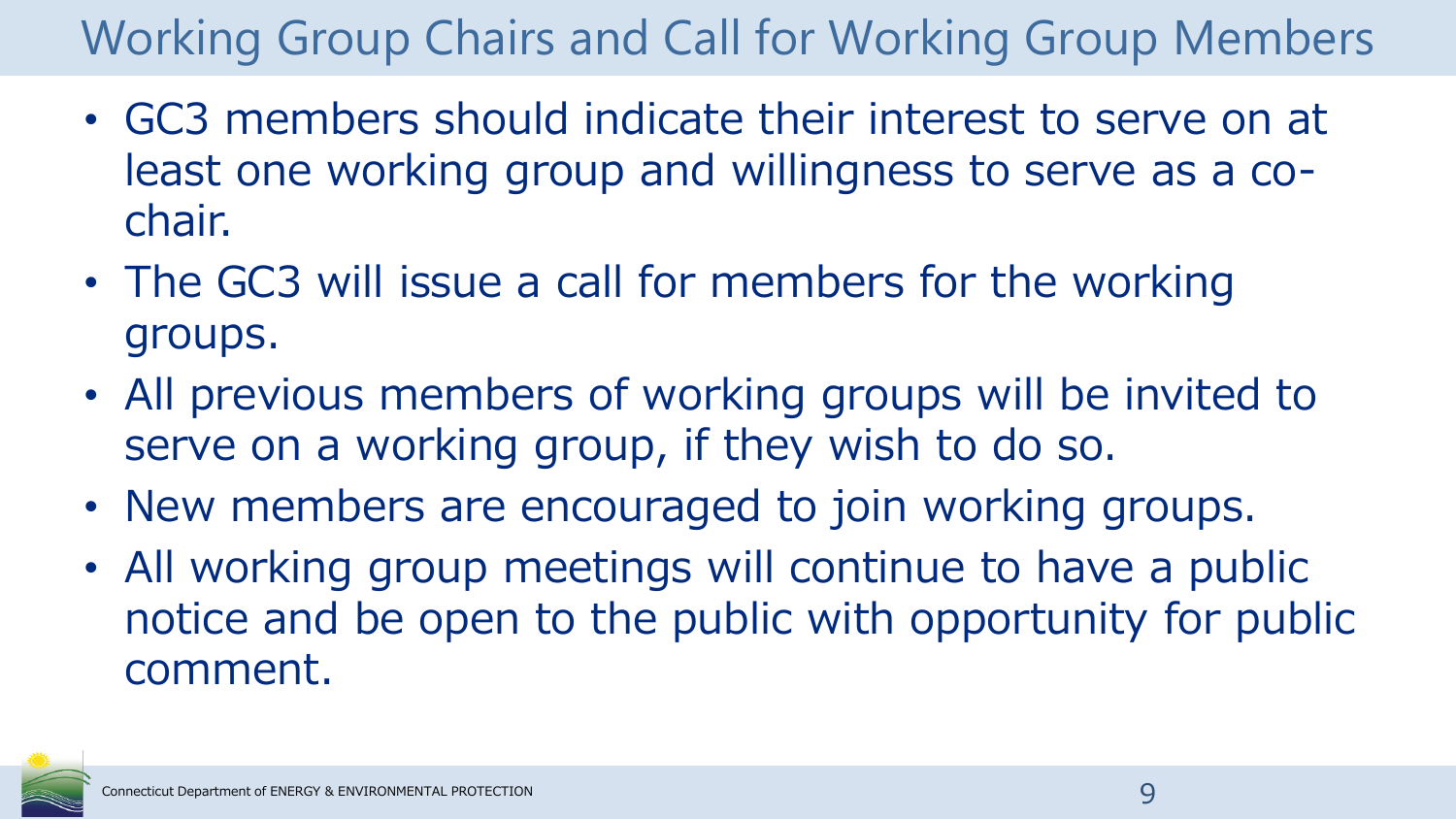#### Cross-cutting Working Group Themes

#### • **Equity & Environmental Justice Lens**

- Working groups will ensure all recommendations are viewed through the equity lens described in the January 2021 GC3 report.
	- Working groups will include individuals and organizations representing environmental justice communities.
	- Working groups will conduct meetings following public participation guidance.
	- The Equity & Environmental Justice Working Group will provide review and comment on *draft* working group presentation of findings.

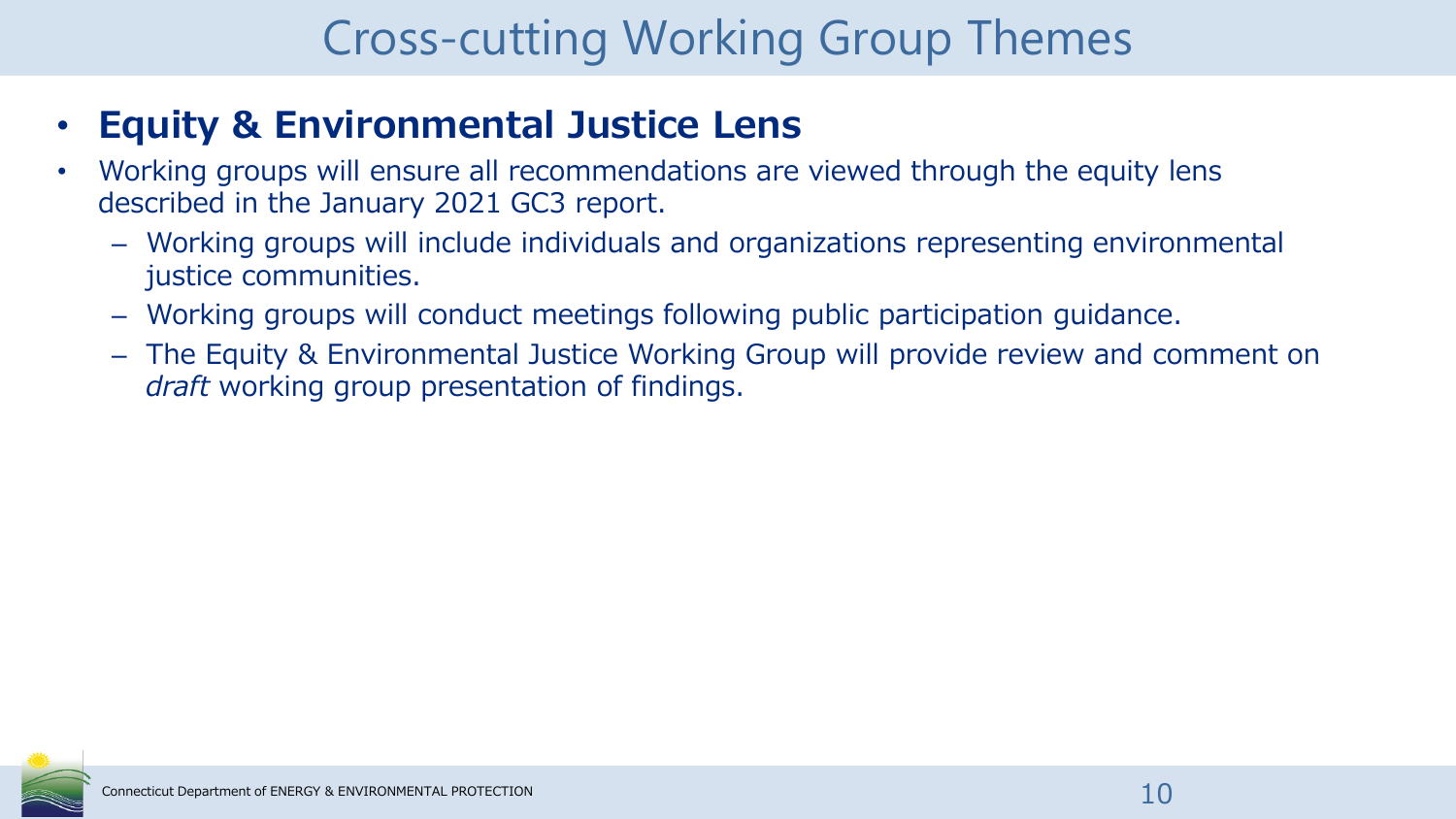#### Cross-cutting Working Group Themes

- **Alignment with municipal & regional climate mitigation and adaptation efforts**
	- Working groups should include **greater representation from municipal government and Councils of Government**.
	- EO3 and the GC3 January 2021 report called for greater alignment between the state and municipalities as well as a need for technical assistance and engagement.
	- In 2022 working group recommendations should address this charge recognizing that many state and federal climate programs are enacted at the municipal scale.

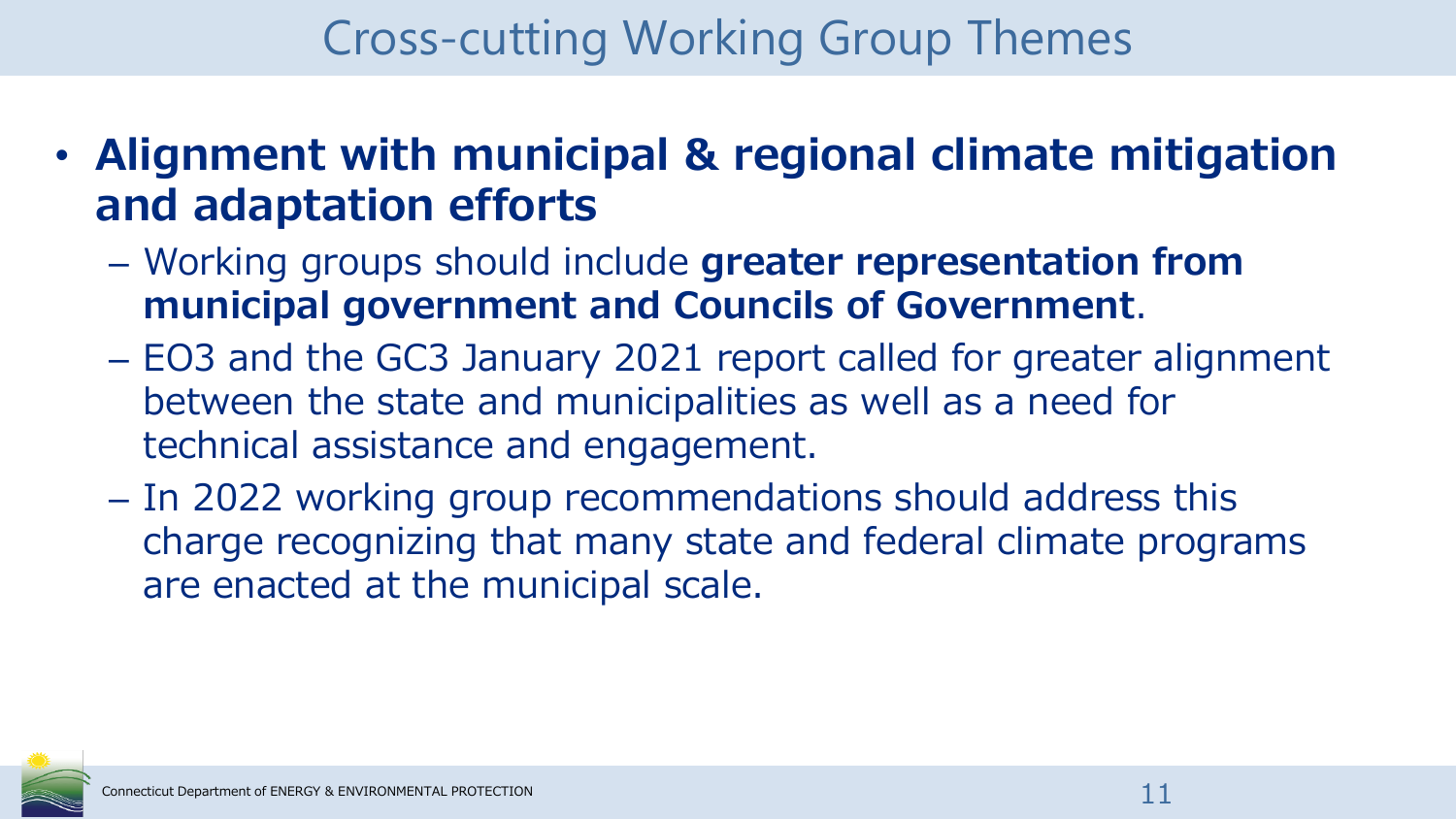#### Cross-cutting Working Group Themes

#### • **Informed by best available science and technology**

- Working groups will refer to the climate impacts in the January 2021 report.
- The Science & Technology working group will provide climate expertise to each working group.
- **Leveraging new and expanded state and federal climate programs, including the Infrastructure Investment and Jobs Act (IIJA)**
	- Working groups will serve as an engagement forum for new and expanded state and federal climate programs with stakeholders and the public.

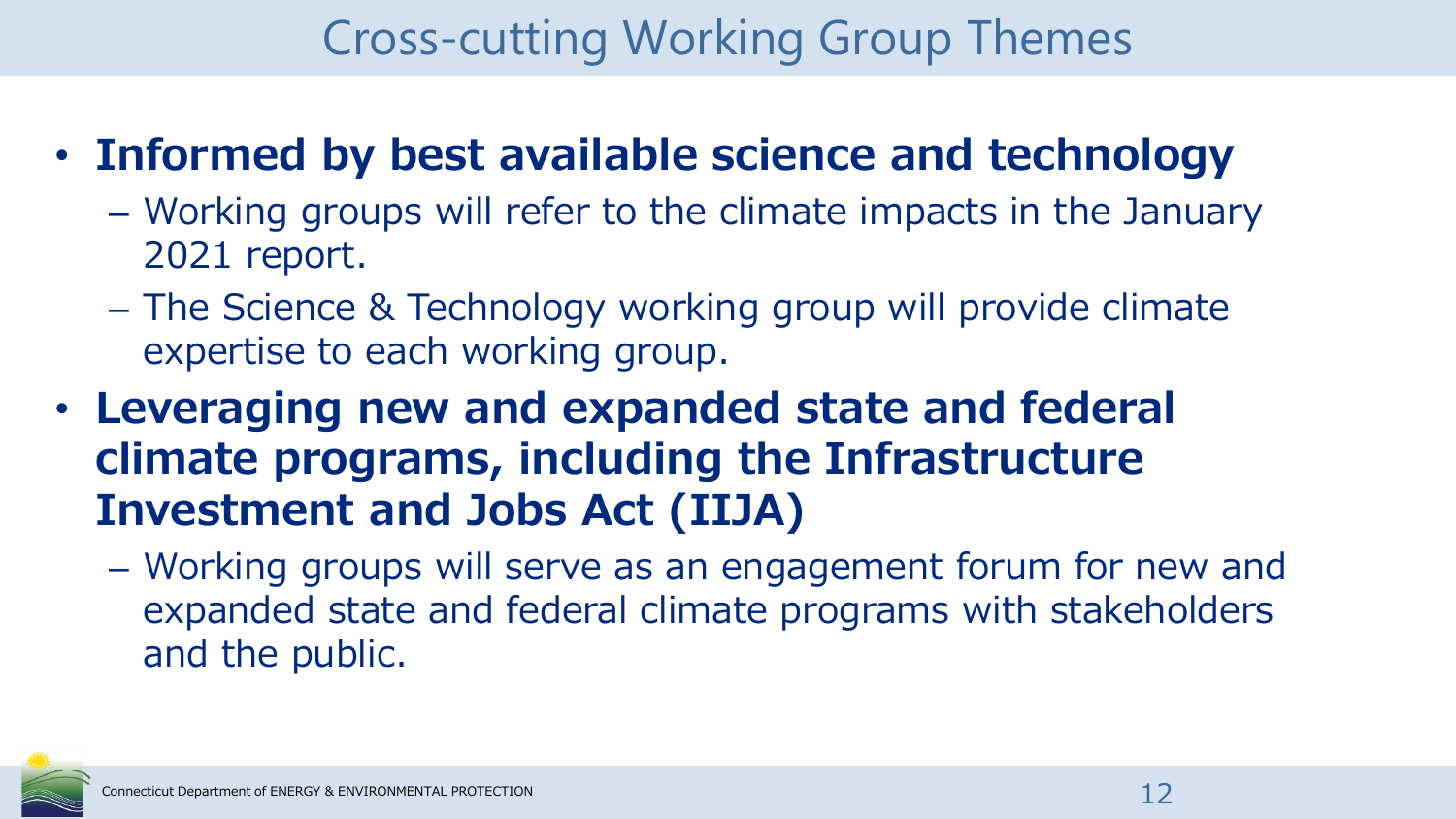# Working Groups

Connecticut Department of ENERGY & ENVIRONMENTAL PROTECTION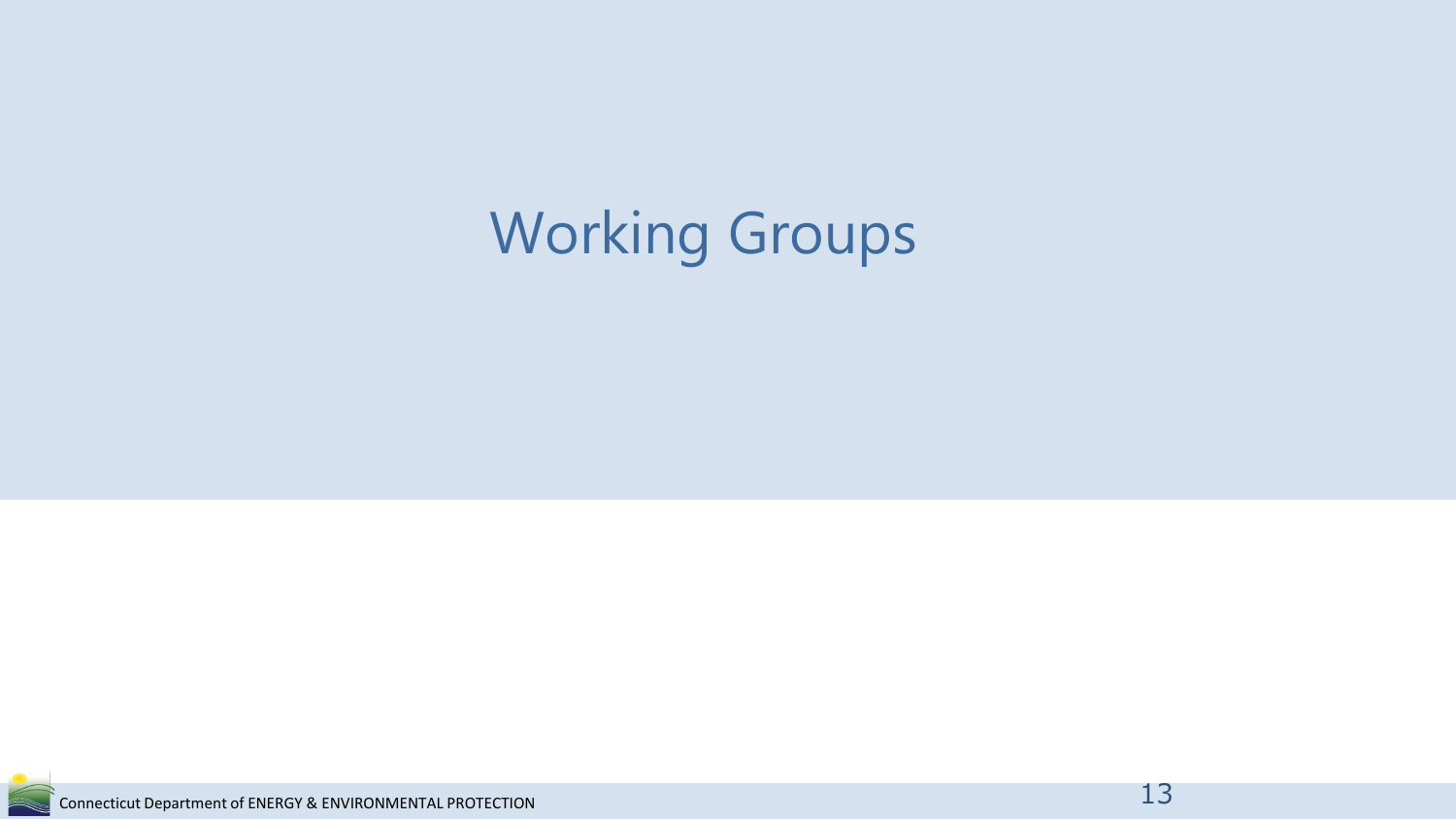## Working Group Charge

- All working groups should meet at least twice from July-October.
- Each working group will prepare a presentation of their findings for the GC3. No written report required.
- Working group meetings should focus on engagement; provide monitoring and reporting on progress and implementation; and incorporate cross-cutting themes.
- At their Chair(s)' discretion, the chair(s) may form one policy planning subgroup for their working group to develop policy recommendations. Developing new policy recommendations is not a requirement for working groups.
	- All policy planning subgroup recommendations must be presented in a public working group meeting prior to presentation to the GC3.
- Working group members may be invited to participate in other related agency planning processes as applicable (e.g. DEEP Comprehensive Energy Strategy) to avoid duplication of effort.
- Formation of additional working groups or working group subgroups is not recommended due to limited DEEP supporting staff and time constraints.

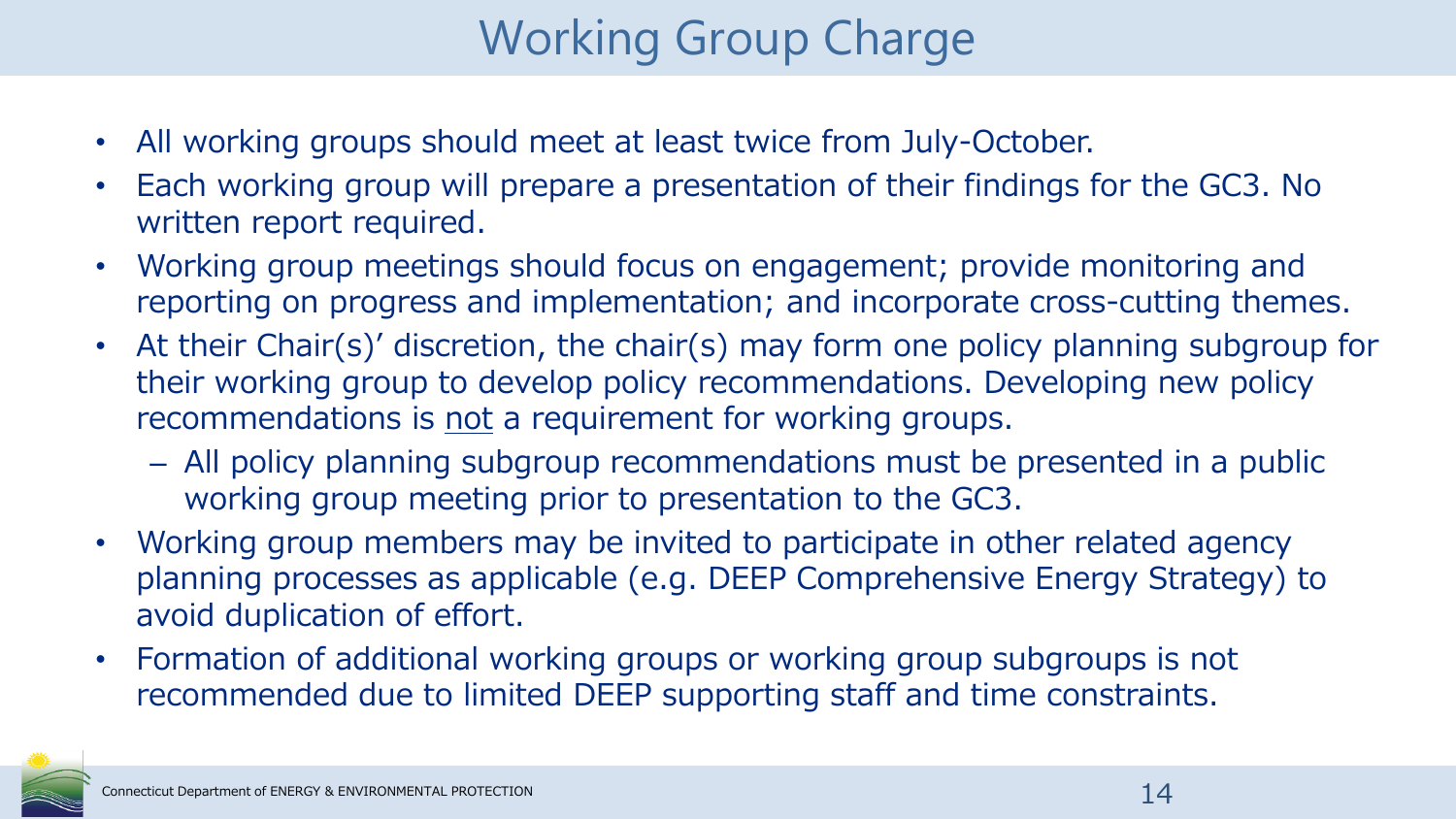#### Mitigation Strategies Working Group

- Working group will review and evaluate progress on mitigation strategies. Assess how recommended strategies are integrated into existing and new policy planning efforts, evaluate the efficacy of existing and proposed policies at reducing GHG emissions, and prioritize the equitable distribution of costs and benefits of climate change mitigation.
- Example mitigation strategies:
	- Transportation Decarbonization & VMT Reduction
	- Building Efficiency & Decarbonization
	- Zero Carbon Electric Supply by 2040
	- Negative Emissions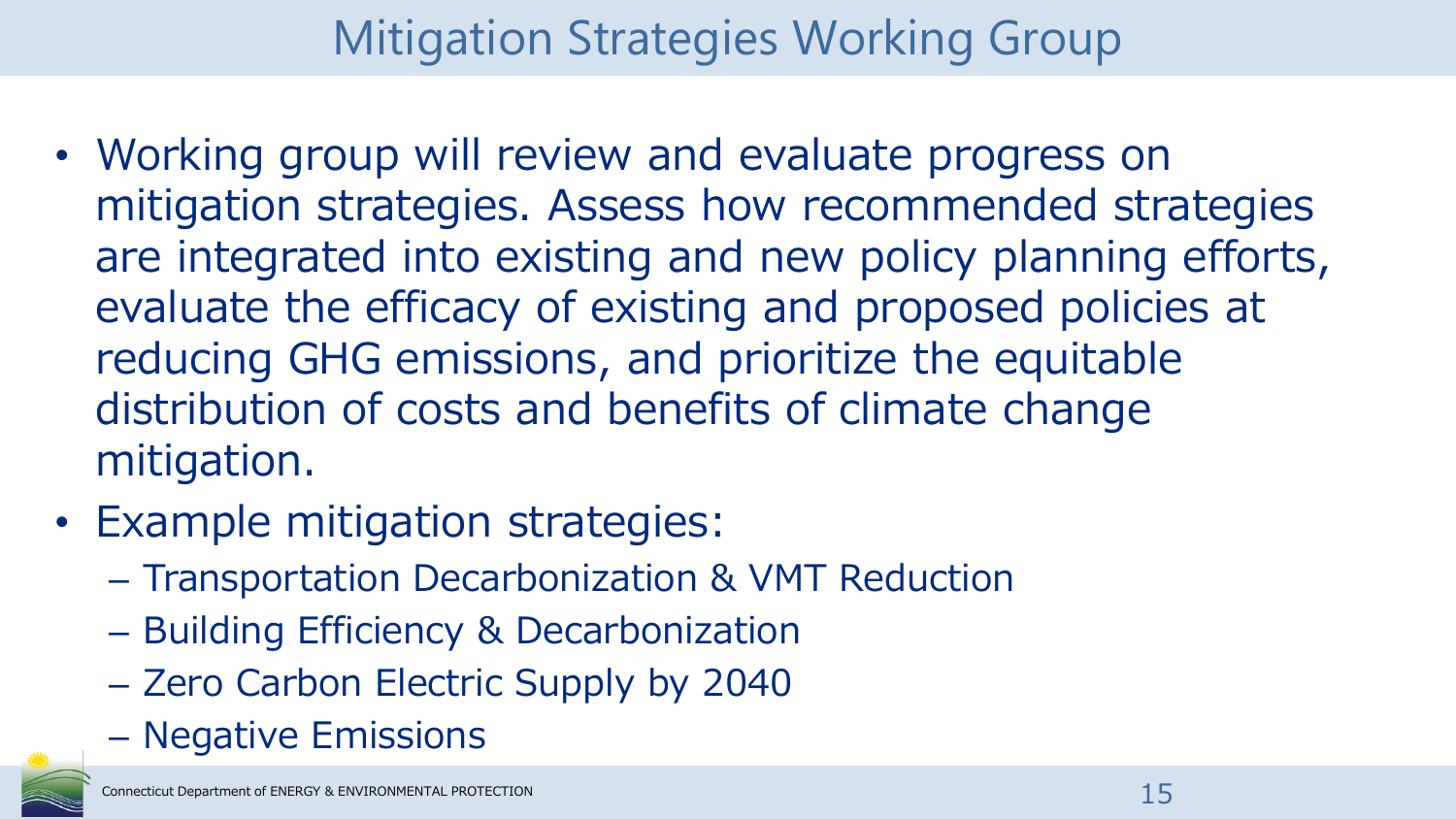## Equity & Environmental Justice Working Group

- Review and apply the GC3 2020 equity lens to all working group findings
	- Identify members to serve on other GC3 working groups.
	- Review and provide comments on each working group presentation of findings.
	- At the discretion of the chair(s), the working group may meet from July to October to monitor and report on mitigation and adaptation and resilience strategies and make a presentation to the GC3.

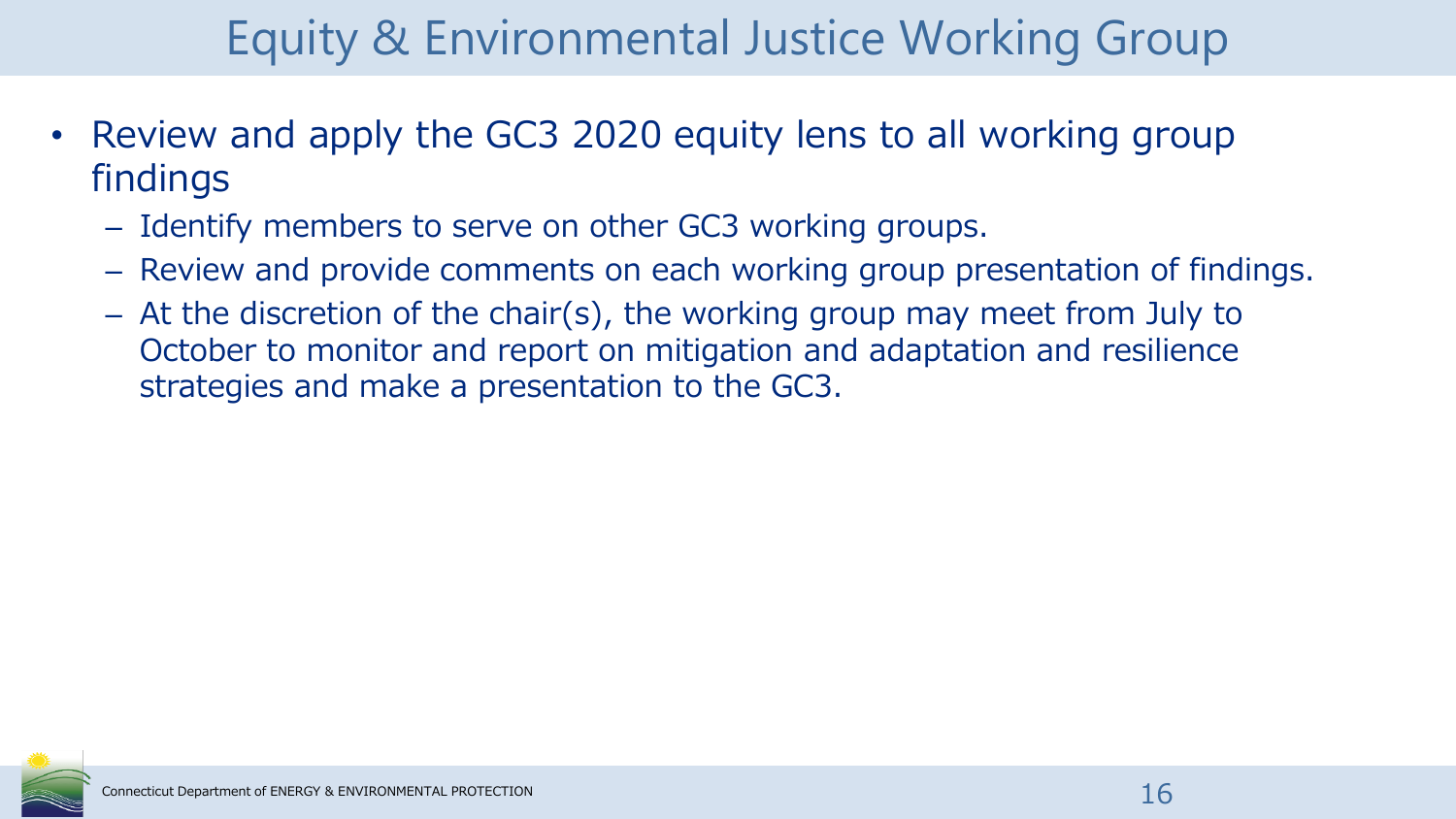#### Public Health & Safety Working Group

- Monitor and report on the implementation of mitigation and adaptation and resilience strategies at the intersection of climate change, public health, and safety.
- Examples of mitigation and adaptation and resilience strategies:
	- Address intersection of health equity and climate impacts including:
		- heat-related exposure, response and illnesses
		- ozone and allergen monitoring and impacts
		- food security
		- needs of mental health populations in disaster response
	- Prepare for vector-borne diseases
	- Prepare public and private drinking water systems
	- Plan for the emergencies related to the impacts of climate change
	- Incorporate vulnerable populations into emergency planning

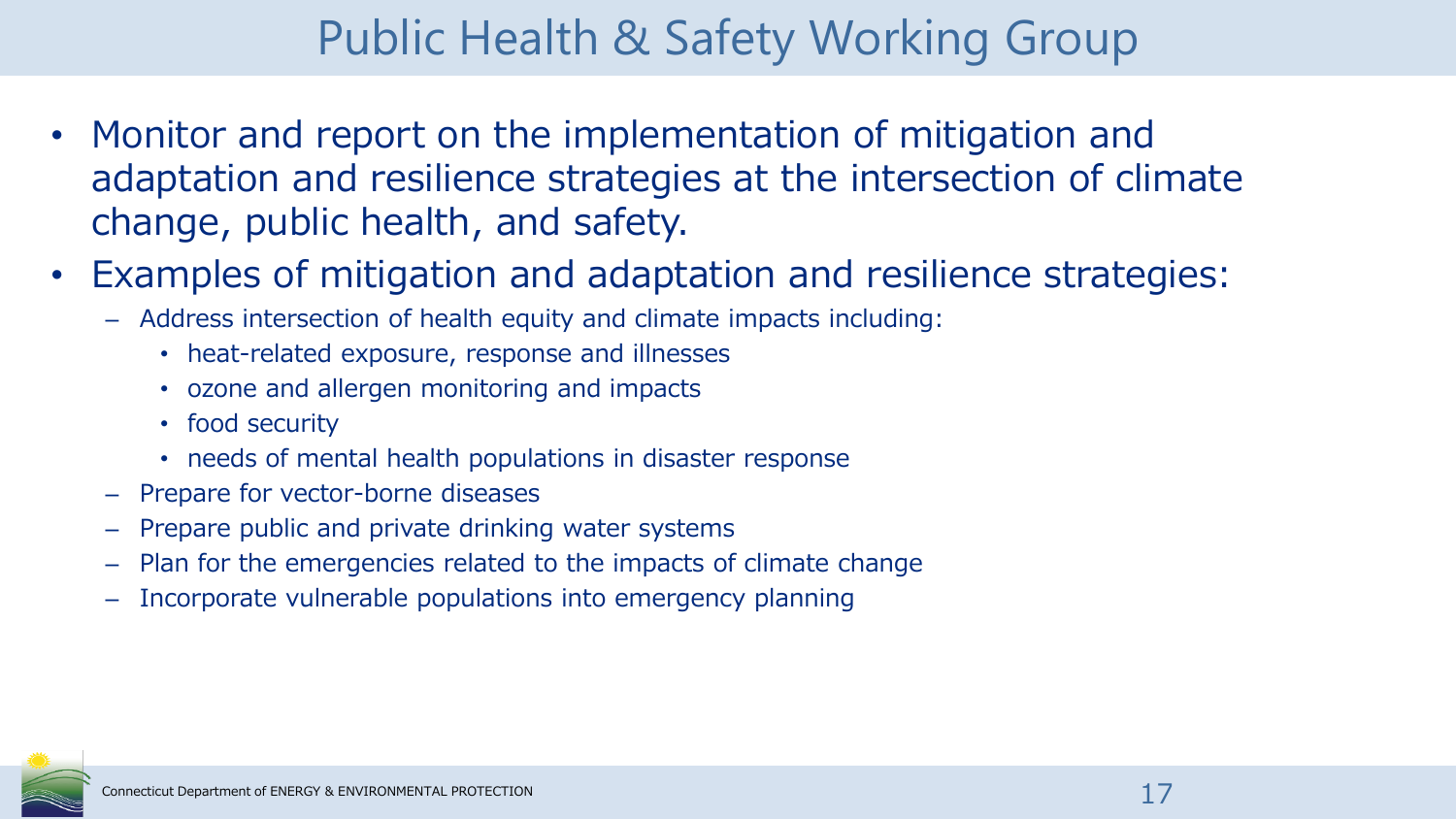#### Science & Technology Working Group

- Provide climate change science and technological expertise to each working group.
- The working group will assign its members to serve on each working group to provide this expertise, utilizing the summary of the impacts of climate change provided in the 2021 GC3 report.
- The working group will have no reporting responsibilities for 2022.

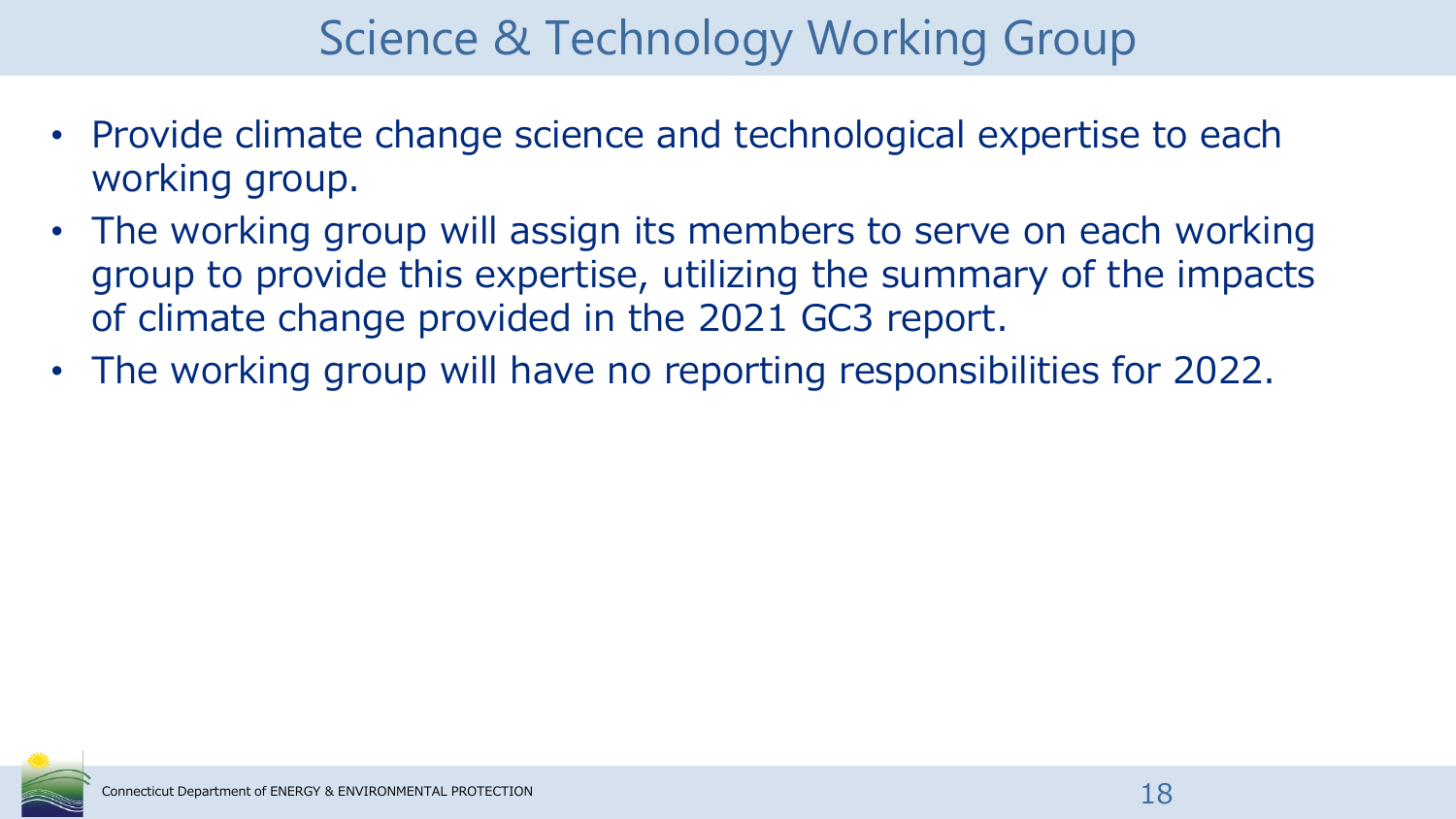#### Climate-smart Agriculture & Forestry Working Group

- Monitor and report on the implementation of climate-smart agriculture and forestry programs and projects.
- Example mitigation and adaptation and resilience strategies (all supported by IIJA):
	- soil erosion control
	- wildfire risk reduction
	- conservation easements
	- soil health
	- carbon sequestration
	- greenhouse gas emissions reduction
	- disaster protection and recovery

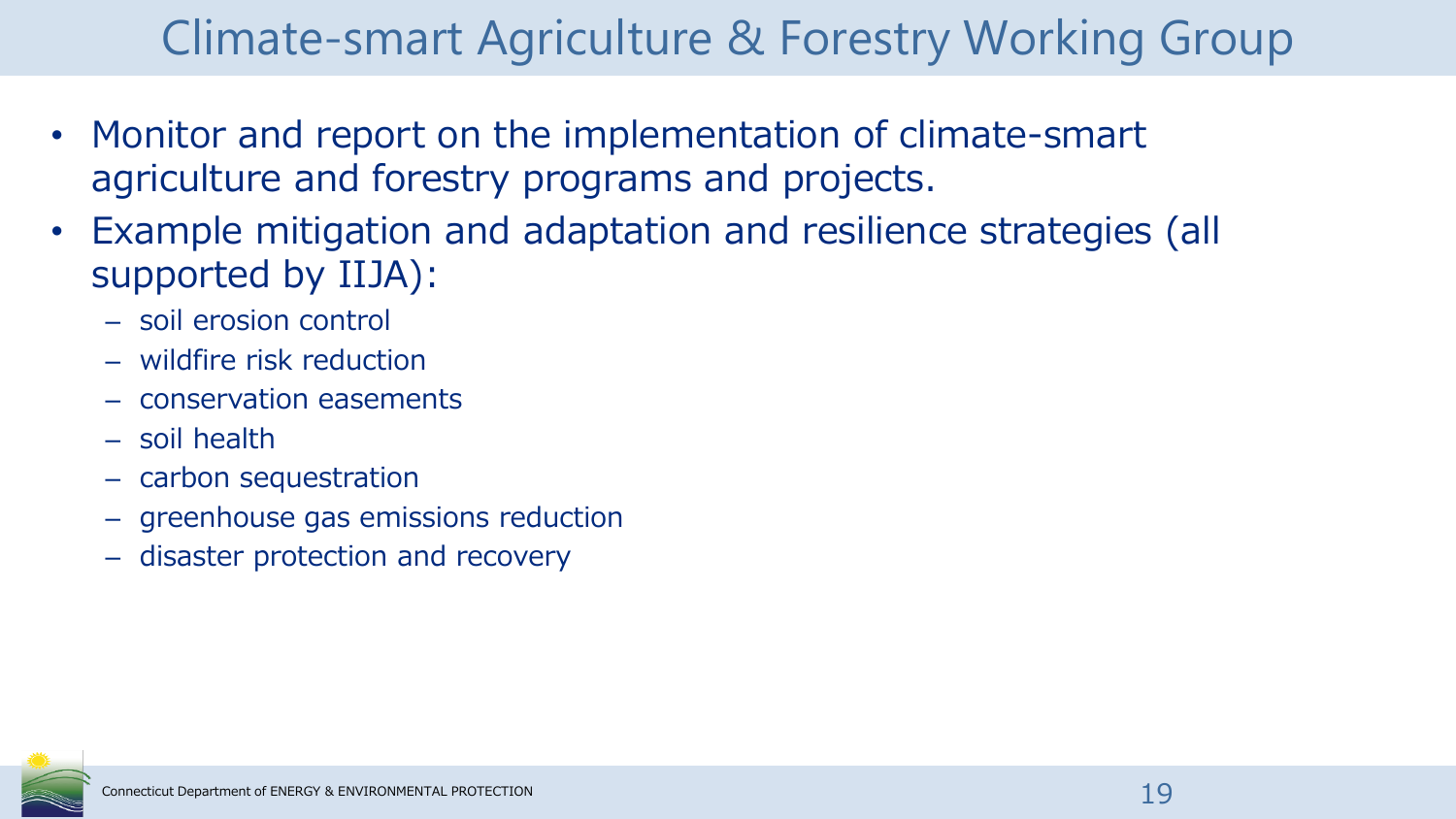#### Resilient Infrastructure and Nature-based Solutions WG

- Monitor and report on the implementation of resilient infrastructure and nature-based solutions adaptation and resilience strategies to protect communities from the impacts of natural hazards and climate change, including integrated 'grey' infrastructure and nature-based resilience solutions.
- Example adaptation and resilience strategies (all supported by IIJA):
	- community resilience
	- capacity-building and educational activities
	- evacuation routes
	- conserve, construct, restore or expand natural features
	- buyouts & elevation
	- coastal and inland flood risk management
	- electric, drinking water and wastewater utility resilience
	- stormwater management, green infrastructure and drainage improvements
	- removing dams and other barriers
	- Connecticut Department of ENERGY & ENVIRONMENTAL PROTECTION – replacement, removal, and repair of culverts or weirs that restore fish passage 20